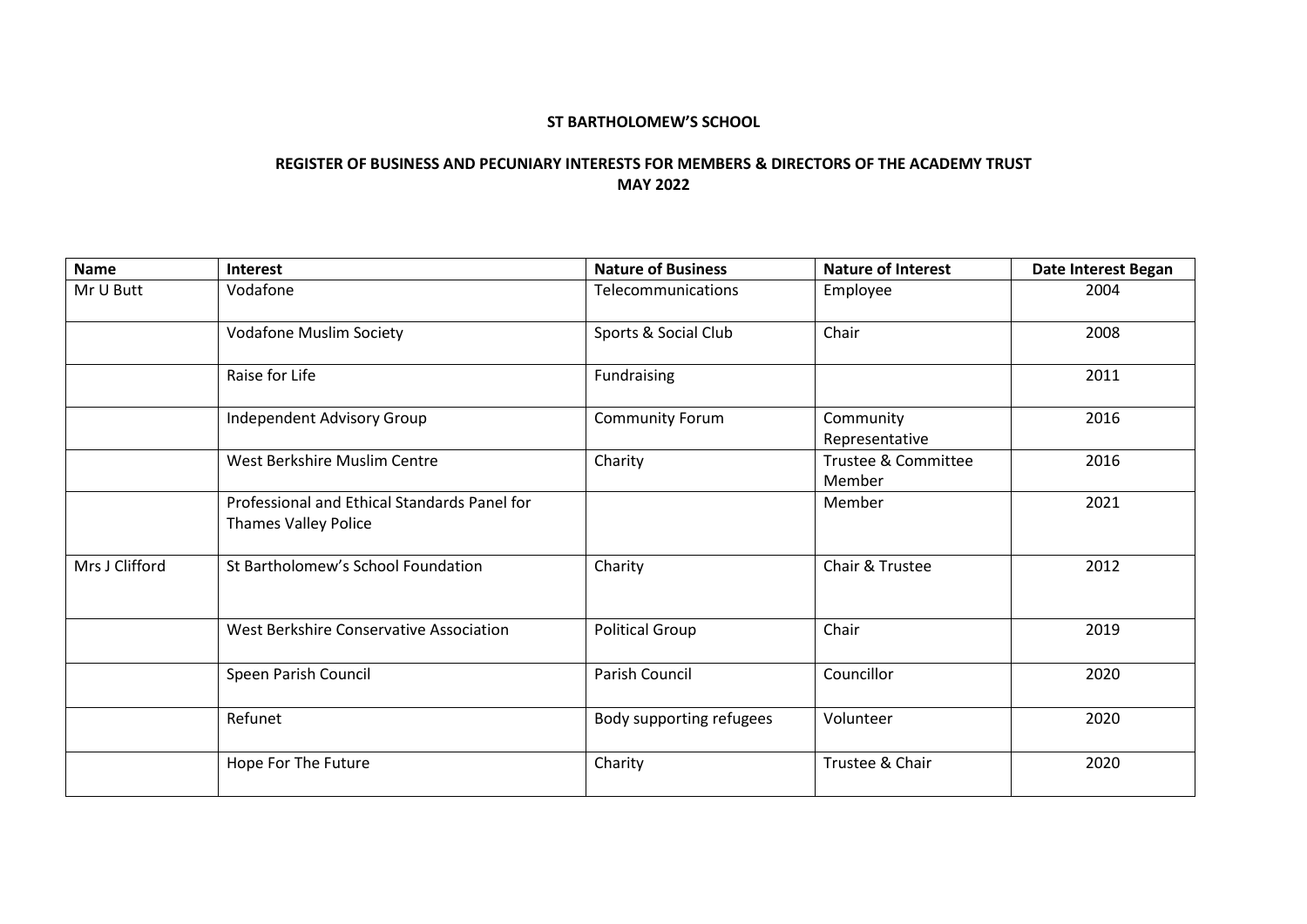| Mrs C Colston    | <b>Colston Consultants</b>            | <b>Management Consultancy</b>    | Director                 | 2014        |
|------------------|---------------------------------------|----------------------------------|--------------------------|-------------|
|                  | Enborne CE School                     | School                           | Governor                 | 2016        |
|                  | West Berkshire Schools Forum          |                                  | Member                   | 2015        |
|                  | Wiltshire Local Authority             | Local Authority/Schools          | Consultant               | 2019        |
|                  | Newbury Town Council                  | Parish Council                   | Spouse - Council Leader  | 2019        |
|                  | West Berkshire Council                | Local Authority                  | Independent Investigator | 2019 - 2020 |
|                  | Highwood Copse School                 | Education                        | Governor                 | 2020        |
| Dr D Fitter      | St Bartholomew's School               | School                           | Trustee/Co-Headteacher   | 2009        |
| Mr S Foyle       | No relevant interests to declare      |                                  |                          |             |
| Mr L Hunt        | Newbury College                       | <b>Further Education College</b> | Employee                 | 2018        |
|                  | <b>Highwood Copse</b>                 | <b>Primary School</b>            | Governor                 | 2021 - 2022 |
| Mrs D Hutchinson | <b>CH-R Solicitors</b>                | Law Firm                         | Director & Shareholder   | 2013        |
|                  | West Berkshire Council                | Local Authority                  | Spouse Employment        |             |
|                  | First Newbury Scout Group             | Scout Group                      | Trustee                  | 2021        |
| Mrs K Lefever    | <b>Education Business Partnership</b> | Charity                          | Volunteer                | 2010        |
|                  | Priors Court School                   | School                           | Employee                 | 2019        |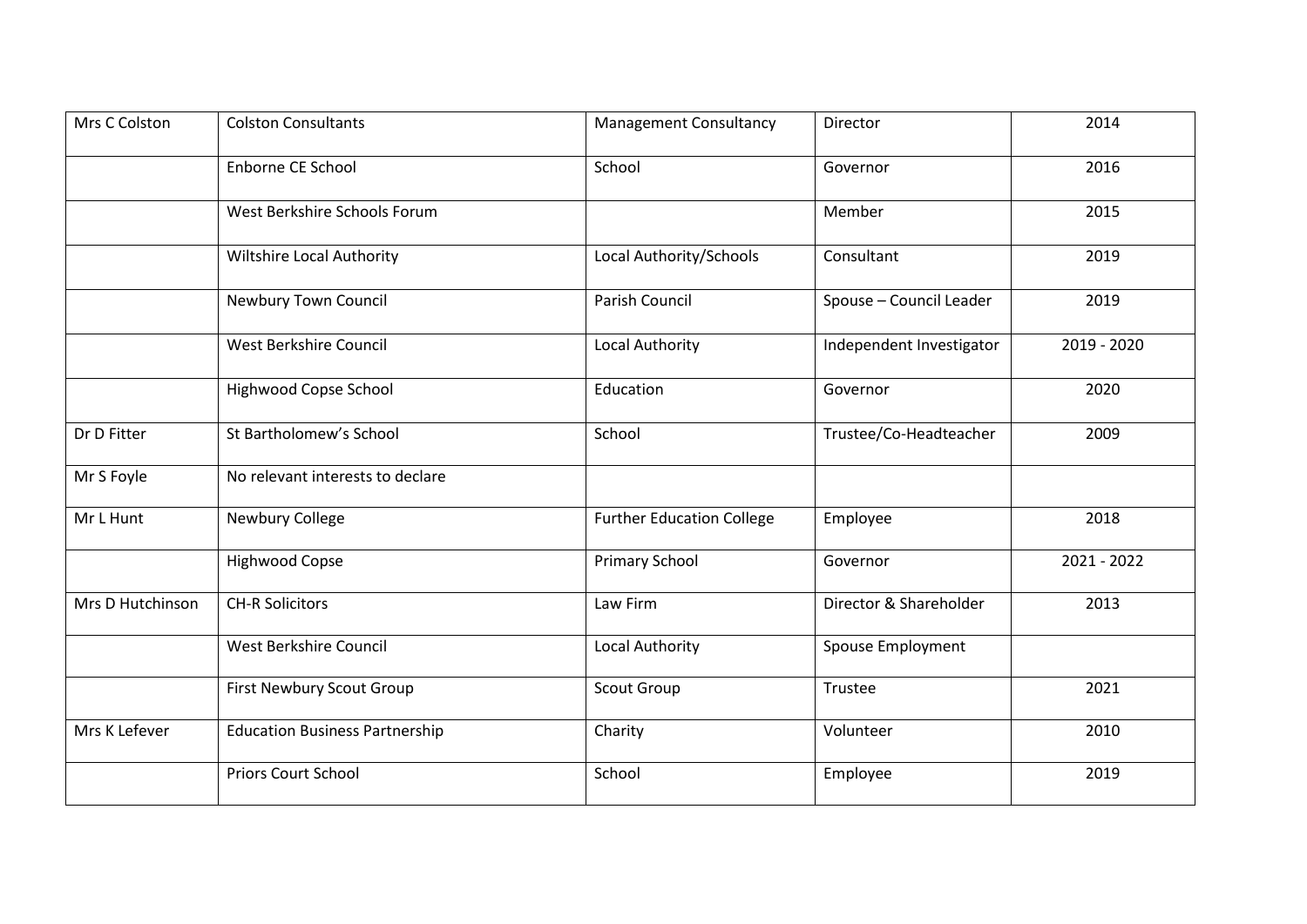| Ms J Larmour   | <b>Environment Agency</b>        | Regulator                      | Employee                 | 1998        |
|----------------|----------------------------------|--------------------------------|--------------------------|-------------|
| Mr S Letchford | Abley Letchford Partnership Ltd  | <b>Engineering Consultancy</b> | Director                 | 2014        |
|                | Abley Letchford Group Ltd        | <b>Engineering Consultancy</b> | Director                 | 2021        |
|                | <b>Burghclere Primary School</b> | School                         | <b>Spouse Employment</b> | 2015        |
| Mr C Mabbatt   | Guide Dogs for the Blind         | Charity                        | Employee                 | 2007        |
| Ms J Mortimore | St Bartholomew's School          | School                         | Trustee/Headteacher      | 2014        |
|                | St Bartholomew's School Trust    | Charity                        | Trustee                  | 2014        |
|                | Ofsted                           | <b>School Inspectors</b>       | Inspector                | 2022        |
| Mr T Murray    | Deloitte                         | Accountancy                    | Employee                 | 2006        |
|                | Victoria Park Nursery            | Education                      | Wife is a Governor       | 2018 - 2021 |
|                | <b>Trinity School</b>            | Education                      | <b>Spouse Employment</b> | 2021 - 2021 |
|                | St Bartholomew's School          | Education                      | Spouse Employment        | 2021        |
| Mr G Norman    | Newbury Town Council (NTC)       | Parish Council                 | Local Councillor & Mayor | 2019        |
|                | <b>NTC Planning Committee</b>    |                                | Vice-Chair               | 2019        |
|                | NTC Grants Sub-committee         |                                | Chair                    | 2019        |
|                | NTC Canal Corridor Working Group |                                | Chair                    | 2019        |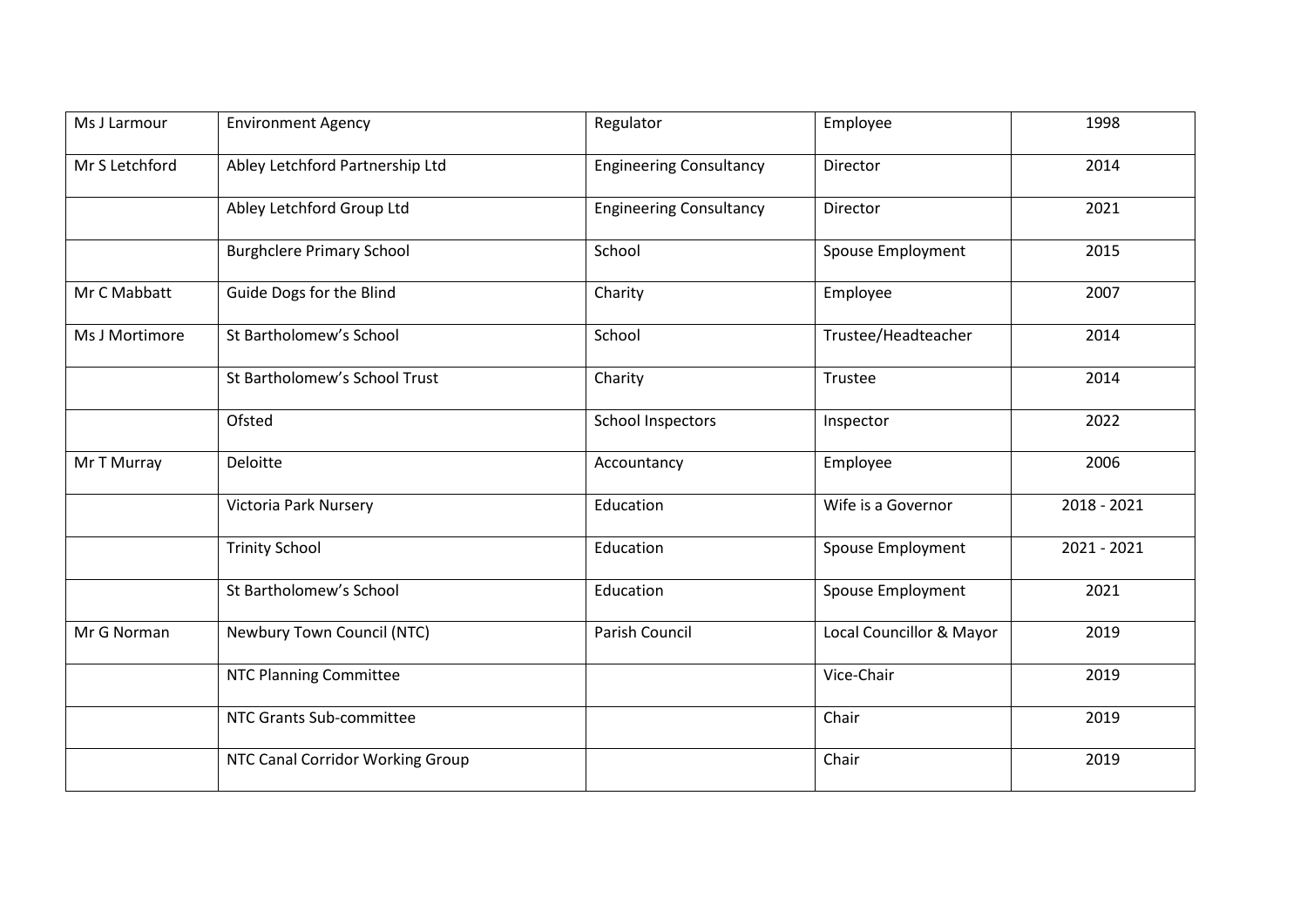|              | West Berkshire Heritage Forum      |                                | <b>Committee Member</b>       | 2019        |
|--------------|------------------------------------|--------------------------------|-------------------------------|-------------|
|              | Eight Bells for Mental Health      | Charity                        | Trustee                       | 2019        |
|              | Speakability                       | Charity                        | Volunteer                     | 2019        |
|              | Mayor of Newbury's Benevolent Fund | Charity                        | Trustee                       | 2021        |
|              | Newbury & Thatcham Archers         | Sports Club                    | Member                        | 2020        |
| Mr I Peddie  | St Bartholomew's School Trust      | Charity                        | Trustee                       | 2011 - 2020 |
|              | Jacobs (UK) Ltd                    | <b>Engineering Consultancy</b> | Consultant                    | 1988        |
| Ms E Percy   | <b>Oxfordshire County Council</b>  | Local Authority                | Employee                      | 2020        |
|              | John Rankin School                 | School                         | Spouse Employment             | 2013        |
| Mr M Randall | St Bartholomew's School            | School                         | Employee                      | 2014        |
| Mr F Rayner  | John Rankin Schools Federation     | <b>Primary School</b>          | Headteacher & Governor        | 2016        |
|              | West Berkshire Council             | Local Authority                | School Improvement<br>Advisor | 2017        |
|              | Ofsted                             | <b>School Inspectors</b>       | Lead Ofsted Inspector         | 2014        |
|              | West Berkshire Council             | Education                      | Spouse Employment             | 2021        |
|              | River Learning Trust, Oxford       | Education                      | Consultant                    | 2019        |
| Ms K Sadler  | St Bartholomew's School Trust      | Charity                        | Chair                         | 2018 - 2021 |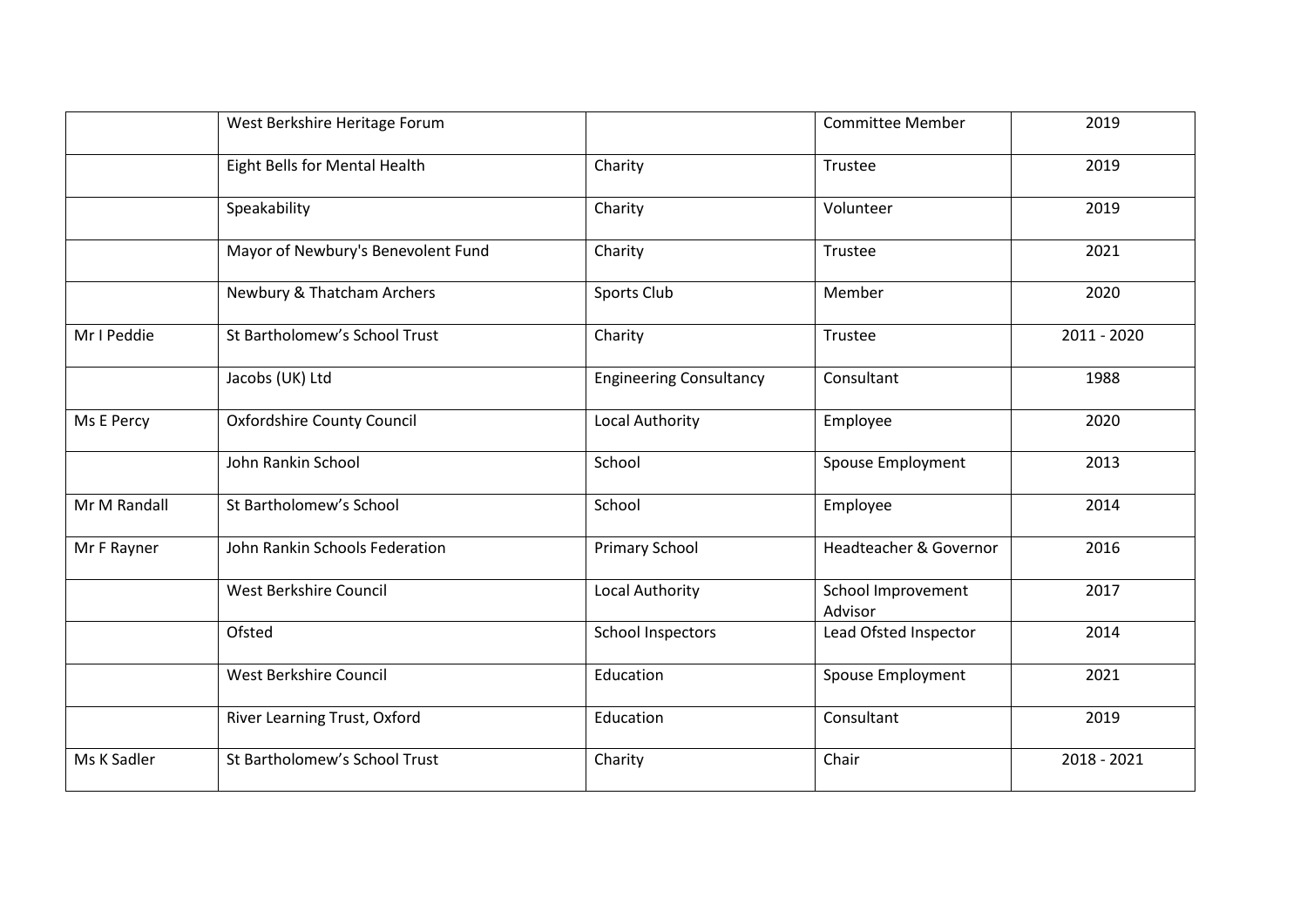| Mr C Smith  | <b>Holdich Smith Limited</b>                       | <b>Consultancy Services</b>              | Shareholder & Director                  | 2011        |
|-------------|----------------------------------------------------|------------------------------------------|-----------------------------------------|-------------|
|             | Fermoy Gardens Management Company Limited          | Property management<br>company           | Shareholder & Director                  | 2016        |
|             | St Bartholomew's School Parents' Association       | Charity                                  | Trustee, treasurer,<br>committee member | 2016        |
|             | Kynetec UK Limited                                 | Agriculture/Animal Health                | Employee                                | 2020        |
|             | St Bartholomew's School Trust                      | Charity                                  | Trustee                                 | 2021        |
|             | RM plc                                             | <b>Education Technology</b><br>Services  | <b>Spouse Employment</b>                | 2022        |
| Mr N Smith  | Covestro AG                                        | <b>Polymers Company</b>                  | Employee                                | 1997-2021   |
| Mr C Warner | C F Warner Consulting Ltd                          | <b>Project Management</b><br>Consultancy | Director                                | 2019        |
|             | Miracle Workers Agency Ltd                         | Care Agency                              | Director                                | 2009        |
|             | QBE Europe Ltd                                     | Insurance                                | Contractor                              | 2021 - 2022 |
|             | Aviva Plc                                          | Insurance                                | Employee                                | 2022        |
| Mr S Uden   | Youth Resource Services known as The<br>Rendezvous |                                          | Chair & Trustee                         | 2019        |
|             | Gillingham School, Dorset                          | School                                   | Governor                                | 2020        |
|             | The John Foyle Charity                             | Charity                                  | Trustee                                 | 2021        |